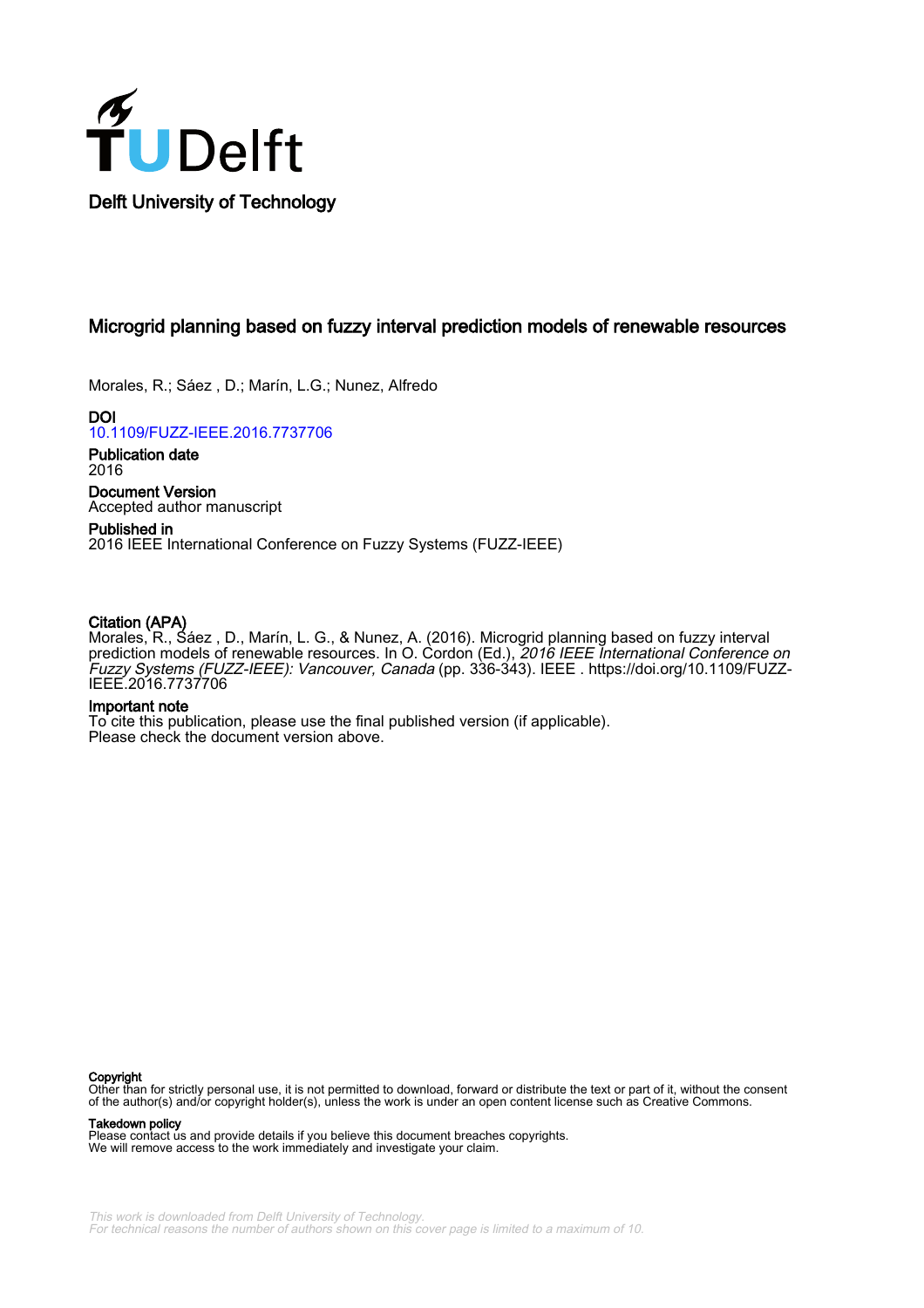# Microgrid Planning based on Fuzzy Interval Models of Renewable Resources

R. Morales, D. Sáez, L. G. Marín

Department of Electrical Engineering University of Chile Santiago, Chile ramorale@ing.uchile.cl, dsaez@ing.uchile.cl, luis.marin@ing.uchile.cl

*Abstract***— Microgrids are sustainable solutions for electrification of rural zones that can make use of their local renewable resources. In this paper, we propose a new method for microgrid planning which includes the effect of the uncertainties of the renewable resources explicitly. Fuzzy interval models are used because they can capture nonlinearities and systematically represent the uncertainties associated with renewable resources at a certain confidence level. Relying on interval fuzzy models and by considering a set of possible scenarios for the renewable resources, the solution to the microgrid planning problem is given through the optimal sizing and topology of the microgrid. This information, particularly the optimal sizes of generators and the economic analysis, is useful for the design phase of a microgrid project. The proposed methodology is applied to the microgrid planning of the rural Mapuche community, José Painecura, in Chile.**

#### *Keywords— microgrids; planning; fuzzy modelling.*

#### I. INTRODUCTION

Access to electricity in rural areas is crucial for the development of local communities. The most relevant benefits are poverty reduction, lower risk of rural to urban migration, and improved quality of life, among others. Access to electricity together with well-designed sustainability plans can improve the quality and access to basic services like health and education, and can also facilitate the initiation of various local productive developments [1], [2]. In Latin America, governments have contributed to improving the standards of electricity supply in remote areas through national and regional electrification programs. However, most of these projects are extensions of the conventional electrical grid, which makes reaching every remote rural area and isolated community difficult because of the high costs of implementation, operation, and serious technical difficulties [3]. Moreover, in the case of communities with minority ethnic groups, special consideration should be taken to protect their distinct characteristics, to implement projects that are in agreement with their invaluable knowledge, beliefs and practices, and, particularly, to enlist their sustainable and collective management of their natural resources.

In this paper, the incorporation of Non-Conventional Renewable Energies (NCRE) as source of energy supply is A. Nuñez

Railway Engineering Section Delft University of Technology Delft, Netherlands A.A.NunezVicencio@tudelft.nl

evaluated as a sustainable solution for electrification of rural areas [4]. The economic costs of operating NCRE projects can be lower than those of other types of traditional electrification projects. Additionally, the use of local renewable resources generates a lower environmental impact and contributes to global sustainability [2], [5]. These NCRE technologies, operating together with other micro-sources and loads, constitute a controllable low voltage system which is called a microgrid (MG) [6]. In countries like Denmark, the Netherlands, the United States, Japan, Canada, and Spain, there has been extensive experience installing MGs in urban areas [7]. For the electrification of rural areas, projects have been reported in Ecuador, South Africa, Morocco, and Bangladesh [8]. There are also special cases of MGs on islands, such as those implemented in Greece, Ecuador, and Mexico [7], [9].

The aim of this work, is to systematize the feasibility studies and planning of MG implementation projects for isolated rural communities.

Because of the high variability of wind and solar resources, models that include uncertainty are necessary. The fuzzy interval outputs correspond to the expected value and its variability, which represent all the possible trajectories of the renewable resources within a certain confidence level. The authors in [10], [11], and [12], presented the planning of MGs including the uncertainty of renewable resources and load. In [10], the authors introduced the microgrid planning model considering not only uncertainty in the load, but variable renewable generation, market prices, and the uncertainty associated with the isolated operation of the MG. Robust optimization is proposed for analyzing the worst-case solution of the planning. Planning that includes uncertainty modelling would increase optimal microgrid operation. In [11], the microgrid planning problem is defined, and anticipated interactions between the microgrid, the coupled microgrid, and the utility grid during grid-connected and islanded modes are considered. Robust optimization is used to visualize physical and financial uncertainties efficiently in the planning problem. In [12], the authors presented a multi-objective stochastic optimal planning method, and a stochastic chance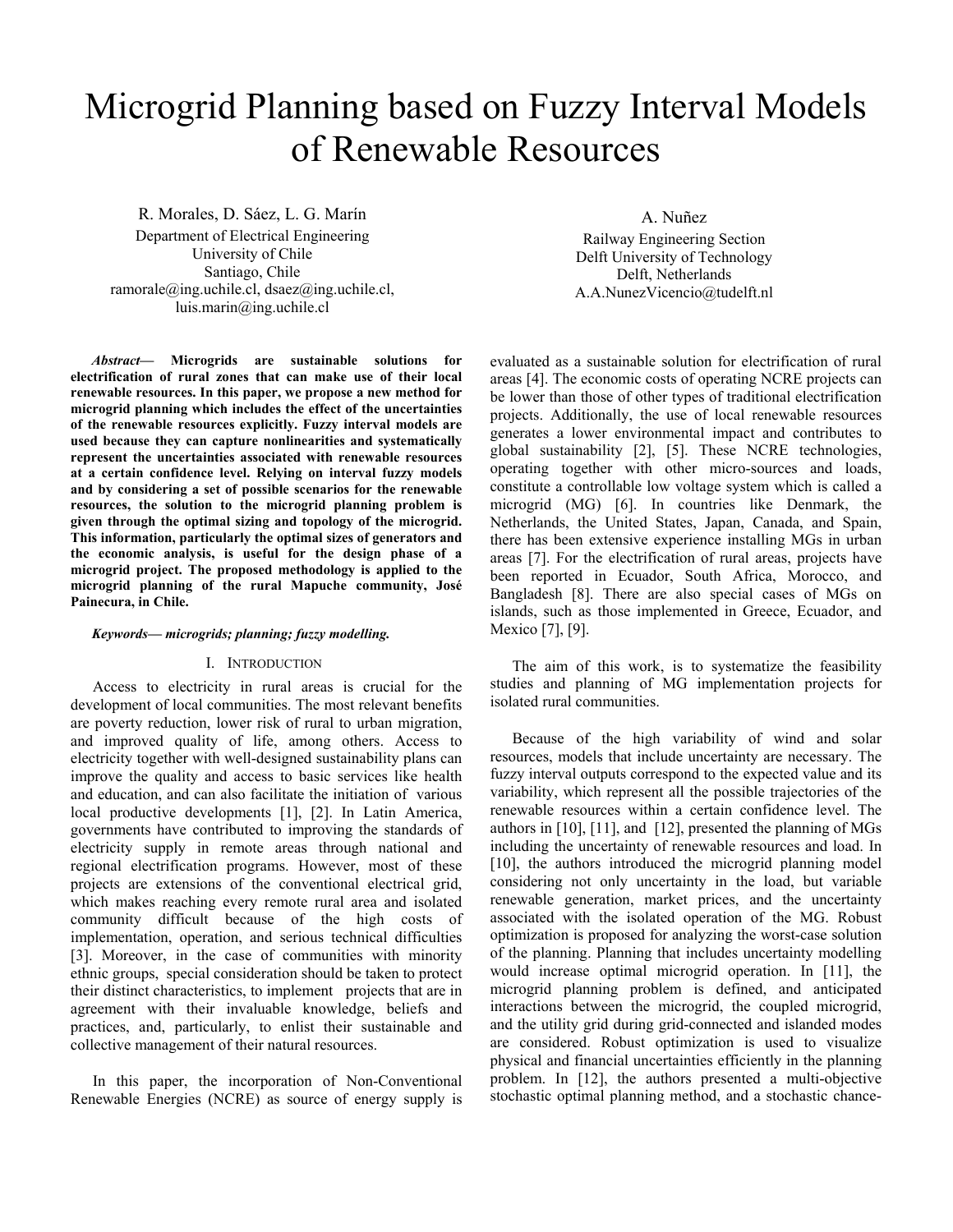constrained programming model to achieve economic and environmental benefits for the stand-alone microgrid. The uncertainties of wind speed, the clearness index, and load demand are considered based on the Markov process transition probability matrix.

Computational intelligence methods (IC) have been used to derive models of non-conventional renewable resources and load, due to their capacity to represent nonlinear systems [13]– [16]. Interval models are used to quantify the uncertainty associated with the renewable sources and load in [17]–[20]. The authors in [17] presented prediction intervals for the loads, applying the delta technique for constructing the intervals based on neural network models. In [18], the neuronal network model is used for the construction of the interval for the load and wind. And in [19] and [20], the authors presented fuzzy interval models for the renewable resources and load, using various methods for their construction.

The main contribution of this paper is the use of fuzzy interval models for microgrid planning. The fuzzy intervals permit including the uncertainties associated with the renewable resources, so that more realistic scenarios of renewable generation can be evaluated.

This paper is divided as follows: In Section II the microgrid planning problem and the fuzzy interval modelling approach are presented. In Section III, the solar and wind resource conditions for community are modelled with fuzzy intervals. Section IV contains an analysis of the optimal size of all the elements of the microgrid in regard to the cost function. Finally, conclusions and directions for further research are presented in Section V.

#### II. PROPOSED FUZZY METHOD FOR MICROGRID PLANNING

#### *A. Microgrid Planning*

At the start of a microgrid (MG) project, a careful planning process ensures the future optimal operation of the MG. The operation, in general, should perform optimally in all its objectives: economic, technical, and environmental [4], [10], [21]. Planning, the economic feasibility of MG implementation is investigated in this paper. The goal is to determine the optimal combination of distributed energy resources (DERs) to be installed in the MG, to guarantee the economic feasibility of the project.

It is possible to consider either a deterministic or a stochastic optimization approach in the MG design. In the deterministic approach, one considers average dynamics or a single realization of the stochasticities (one typical scenario). However, the performance will be guaranteed only for that selected scenario, making the MG design quite conservative and not optimal for a broad range of other instances. In the stochastic approach, the uncertainty of the demand and the renewable energy resources (which are inherently stochastic) are included explicitly in the optimization. This approach can guarantee good performance under a broader set of realizations of the stochasticities, such as different days, and variations in the solar irradiance and wind speed.

The MG considered in this case study, is one that is connected intermittently to the main network. The natural resources available are accessed by means of photovoltaic arrays (PV) and wind turbines (W). A bank of batteries (BB) and a genset (GS) are also included. In this study, an optimal combination of MG components is found to satisfy the required electrical load, and optimize the least total Present Value of the Cost (PVC) [4]. The total PVC includes the initial capital cost of the components, the cost of the operation and maintenance (O&M), and the cost of component replacements that occur within the lifecycle of the project. It is necessary in the planning stage to size the different power generators accurately to meet the demand of the community with reliable and economical operation of the MG. Thus, the optimization planning problem is:

$$
\min_{\{Soc_0, I_m, P_{m,y,d,h}\}} PVC_{P_V} + PVC_W + PVC_{BB} + PVC_{GS} + PVC_{Grid},\tag{1}
$$

The decision variables are  $SoC_0$ ,  $I_m$  and  $P_{m \nu d h}$ . The  $SoC_0$ is the initial state of the charge of the battery bank,  $I_m$  is the installed power [kW] for the generation unit *m*, and  $P_{m v d h}$  is the instantaneous power [kW] for the generation unit *m* at the specific year *y*, day *d*, and hour *h*. Note that *m* stands for the generation unit and belongs to the set  $m \in \{PV, W, GS, BB, Grid\}$ .

The cost of investment in the main grid is assumed to be zero because the distribution network has already been installed. The cost of operation and maintenance of the main grid is given by the marginal energy cost (MEC), which is the amount that users pay to the electricity service provider. The Net Metering law is applied for the interchange of power between the MG and the main network.

The microgrid planning should also comply with a set of constraints. The first constraint applies to the balance of power, where the sum of the power generated by the photovoltaic array, the wind generator, battery bank, diesel generator and main grid must be equal to the power demand of the community  $P_{L, y, d, h}$  at each specified time (year, day, hour):

$$
P_{L,y,d,h} = P_{PV,y,d,h} + P_{w,y,d,h} + P_{BB,y,d,h} + P_{GS,y,d,h} + P_{Grid,y,d,h}
$$
 (2)

The following constraints are related to the renewable resources. The power of the PV to satisfy the following constraint:

$$
P_{p_{V,y,d,h}} = \eta A_p G_{y,d,h},\tag{3}
$$

where  $\eta$  is the efficiency coefficient,  $A_p$  the covering area of the photovoltaic array  $[m^2]$ , and  $G_{y,d,h}$  is the solar irradiance at the specified time step year, day, hour in  $\lceil W/m^2 \rceil$ .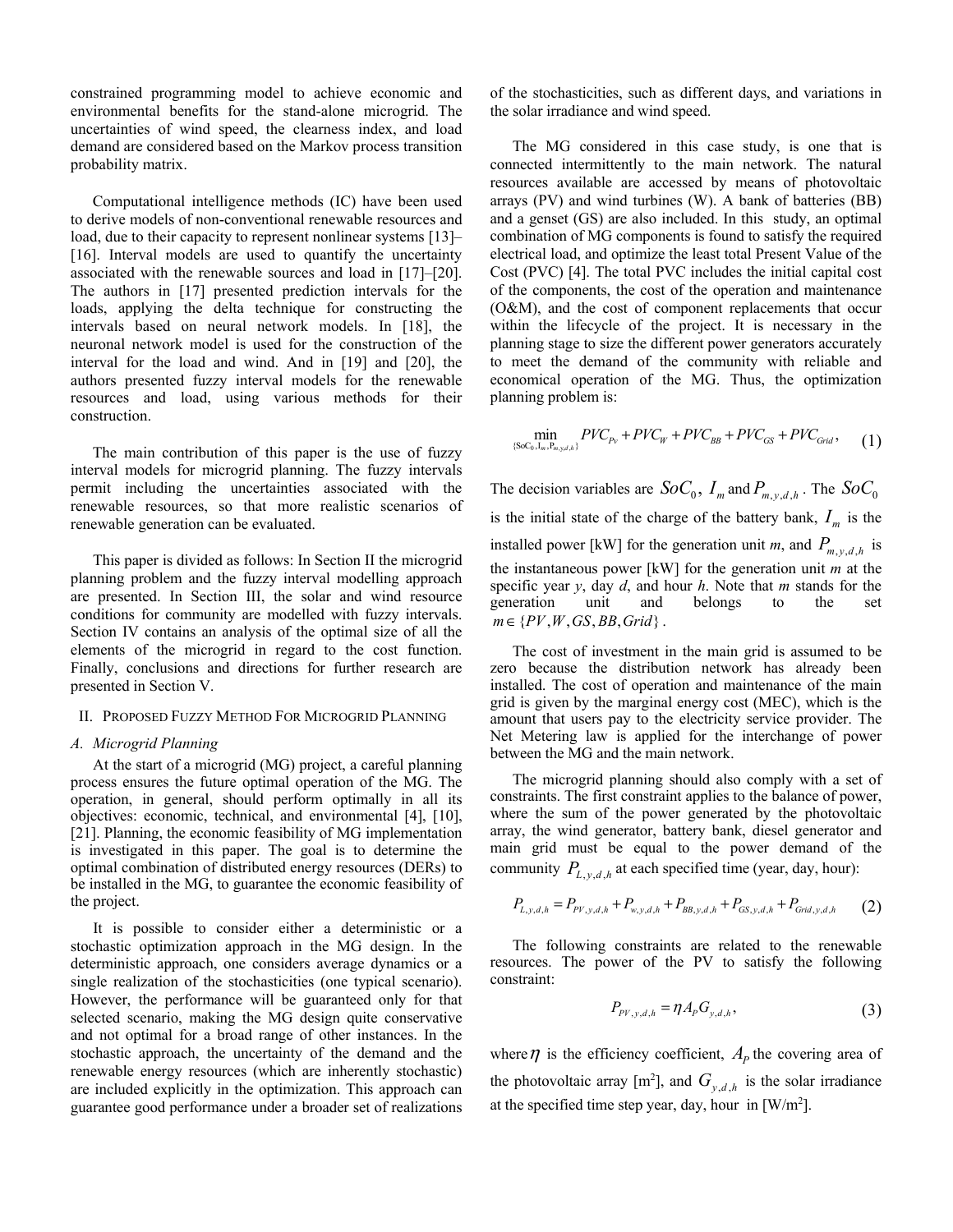The wind power is a function of the wind speed [m/s]  $(w_{\nu dh})$  at the specified time step (year, day, hour):

$$
P_{w,y,d,h} = F(w_{y,d,h})
$$
\n<sup>(4)</sup>

The instantaneous power of each generating unit at a specified time should be less or equal to the installed capacity in the MG:

$$
0 \le P_{m,y,d,h} \le I_m \quad m \in \{PV, w, GS, grid\} \tag{5}
$$

In regard to the bank of batteries, the instantaneous power is given by the technology to be used. A minimum and maximum value of the state of the charge, which also depends on the technology used, must also be considered:

$$
-P_{BB\min} \le P_{BB,y,d,h} \le P_{BB\max} = I_{BB} \tag{6}
$$

$$
SoC_{BB}^{\min} \le SoC_{BB,y,d,h} \le SoC_{BB}^{\max} \tag{7}
$$

Finally, the Marginal Energy Cost (MEC) must be less than or equal to the current MEC. This is the value that the users pay to the service provider:

$$
0 \leq MEC \leq MEC_{current} \tag{8}
$$

In this paper, the uncertainties of the renewable energy resources (Photovoltaic and Wind) are included via Takagi-Sugeno interval fuzzy models, which capture the nonlinearities and stochasticities of the solar irradiation and the wind speed. The fuzzy interval modelling approach is described below.

#### *B. Fuzzy Interval Modelling*

Takagi and Sugeno (T&S) described a type of fuzzy model that is suitable for approximating a large class of non-linear systems in [22]. The premises are based on fuzzy sets, and the consequences are local linear models that represent different operating points of the system. The T&S fuzzy models can be represented by the following expression:

$$
\widehat{\mathbf{y}}(k) = \sum_{j=1}^{M_{TS}} \beta_j(x_p(k)) \mathbf{x}^T(k) \theta_j, \tag{9}
$$

where  $M_{TS}$  denotes the number of rules,  $x_p(k)$  and  $x^T(k)$ denote the vector of the premises and the consequences at time step  $k$ ,  $\beta_i(x_n(k))$  denotes the normalized activation degree of the *jth* rule, and  $\theta_i$  is the vector of parameters of the local linear model associated with the *jth* rule. For the normalized activation degree:

$$
0 \le \beta_j(x_p(k)) \le 1, \quad j = 1, ..., M_{Ts}
$$
 (10)

$$
\sum_{j=1}^{M_{TS}} \beta_j(x_p(k)) = 1 \tag{11}
$$

In matrix form, the T&S model is represented as [23]:

$$
\hat{\mathbf{y}}(k) = \boldsymbol{\psi}^T \boldsymbol{\Theta},\tag{12}
$$

where  $\psi^T$  is the fuzzy regression matrix and  $\Theta$  is the matrix of coefficients for the whole set of rules, which are defined as:

$$
\psi_j^T = \beta_j(x_p(k))x^T(k) \tag{13}
$$

$$
\boldsymbol{\psi}^T = [\boldsymbol{\psi}_1^T, \dots, \boldsymbol{\psi}_{M_{TS}}^T] \tag{14}
$$

$$
\Theta^T = [\theta_1, \dots, \theta_{M_{TS}}] \tag{15}
$$

In this work, the identification procedure is divided in two parts. The fuzzy clustering method, which minimizes the number of rules, and generates the optimal fuzzy sets and rules via projections, is used for the identification of the premise parameters. The consequence parameters are obtained using the identification method based on least squares [24].

The uncertainty of the solar irradiance and wind speed are modeled using fuzzy confidence intervals. The intervals represent, with a certain confidence level, the regions where the trajectories of the wind speed and the solar irradiance are located. In other words, the fuzzy confidence interval defines a band that contains the measurement values with a certain confidence probability. In the design of fuzzy confidence interval models, one needs to find the upper bound fuzzy model  $\overline{f}(z(k))$  and the lower bound fuzzy model  $f(z(k))$ . Based on [23], the analytical derivation of fuzzy confidence

intervals results in the lower and upper fuzzy models. The expected covariance of the residuals between the observed data and the local model output is given as follows:

$$
\Delta \hat{\mathbf{y}}_j = cov(\mathbf{y}_j - \hat{\mathbf{y}}_j) = \hat{\sigma}_j^2 I + \hat{\sigma}_j^2 \boldsymbol{\psi}_j^T (\boldsymbol{\psi}_j \boldsymbol{\psi}_j^T)^{-1} \boldsymbol{\psi}_j, \qquad (16)
$$

where  $y_i$  is the output of the local model *j*, and the variance of the local noise signal is  $E\{e_j e_j^T\} = \hat{\sigma}_j^2 I$ . The upper and lower fuzzy model interval functions of the local linear model are defined as follows:

$$
\overline{f_j}(z_i(k)) = \psi_{i,j}^T \theta_j + \overline{\alpha} \hat{\sigma}_j \left( 1 + \psi_{i,j}^T \left( \psi_j \psi_j^T \right)^{-1} \psi_{i,j} \right)^{1/2} \qquad (17)
$$

$$
\underline{f}_j(z_i(k)) = \psi_{i,j}^T \theta_j + \underline{\alpha} \hat{\sigma}_j \left( 1 + \psi_{i,j}^T \left( \psi_j \psi_j^T \right)^{-1} \psi_{i,j} \right)^{1/2}, \quad (18)
$$

where  $i=1,...,N$  is a set of data samples,  $\overline{\alpha}$  and  $\alpha$  are the parameters of the fuzzy confidence intervals that should be tuned to obtain a certain confidence probability. The confidence probability is defined as:

$$
CP = \frac{\sum_{i=1}^{N} \delta_i}{N},\tag{19}
$$

where *N* is the number of the data set and  $\delta_i$  are binary variables that indicate whether the sample data  $Z_i$  belong to the interval.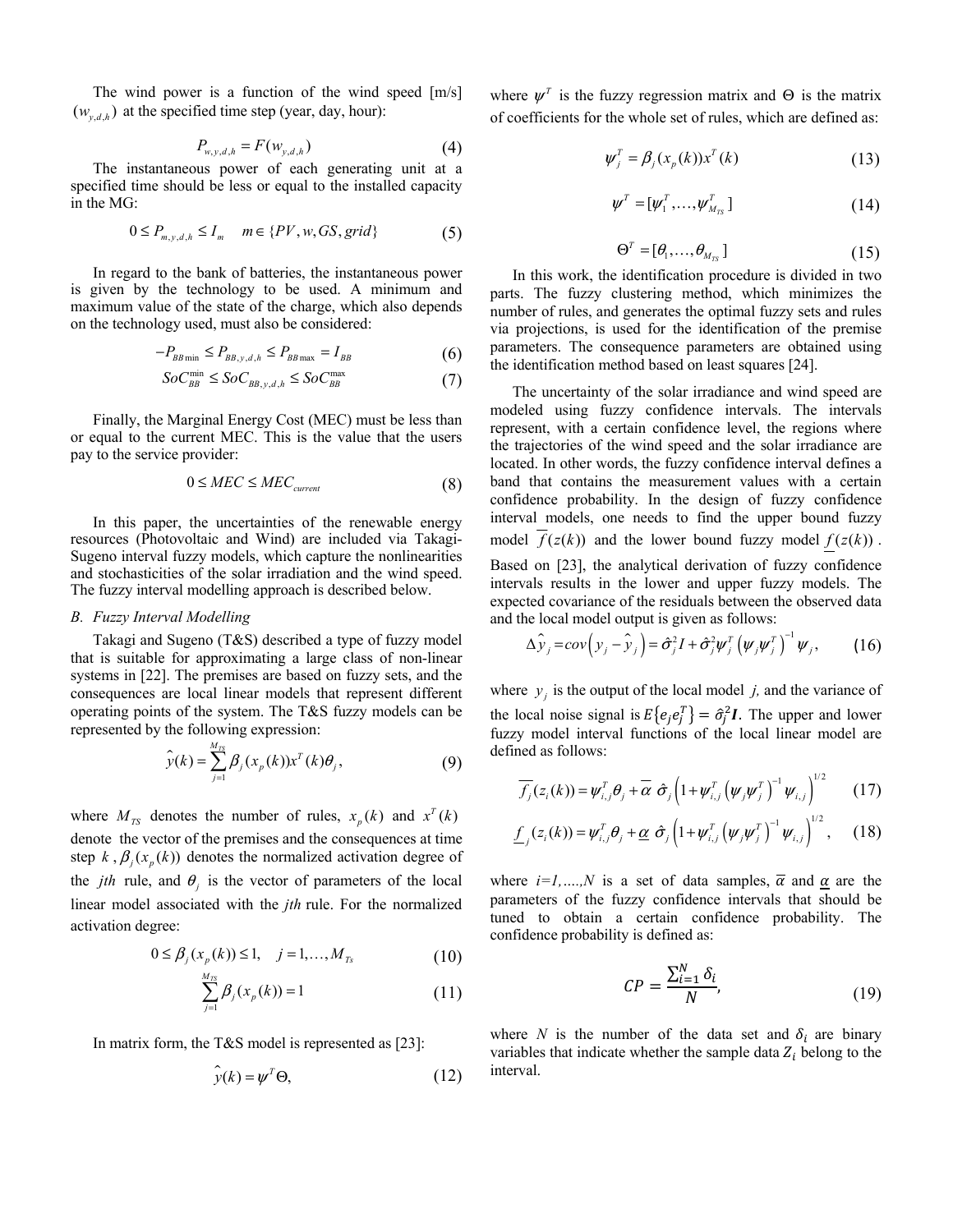The objective of the fuzzy interval is to obtain the upper and lower functions as narrowly as possible while the interval contains the greatest possible amount of measured data. Specifically, confidence probability and its normalized average width are used to evaluate the performance of the fuzzy interval model. The Normalized Average Width (NAW) is defined as:

$$
NAW = \frac{1}{N \cdot (y_{\text{max}} - y_{\text{min}})} \sum_{i=1}^{N} \overline{f}_{i} - \underline{f}_{i},
$$
 (20)

where *N* is the size of the data set,  $y_{\text{max}}$  and  $y_{\text{min}}$  are the maximum and minimum values of measurement, and  $f_i$  and  $f_i$  are the upper and lower bounds of the fuzzy interval.

#### *C. Proposed Method*

The optimization software "HOMER" for distributed power systems is used for the planning of the MG of the case study. This software allows the evaluation of different configurations of energy systems [25]. Via a simulation process, the optimization algorithms of HOMER determine the best configuration for a particular hybrid system based on the balance of power, technology options, costs, the specification of the components, and the available resources of the community [26].

Different scenarios were simulated in this study to analyze the feasibility of the implementation of the MG. The power balance in Eq. (2) is modified according to the scenarios generated, and the planning problem is solved for each scenario. Simulation scenarios are based on the fuzzy confidence interval models of both solar irradiance and wind speed, which, for all cases, are tuned at 90% of the confidence level. When the best and worst cases for the resources are considered, the power output of the resources are modified (see Eq. (3) and Eq. (4)) according to the lower and upper bounds of the fuzzy interval.

The baseline scenario corresponds to annual measured profiles of the solar irradiation and wind speed. A scenario with the worst case of the wind resource is considered, in which the wind speed equals the lower bound of the fuzzy interval. A scenario with the worst case of both the wind and the solar resources is also considered; both resources equal their corresponding lower bound of the fuzzy interval. Finally, a scenario with the best case of the wind resource is presented, in which the wind speed is estimated to be the upper bound of the fuzzy interval. The last step in this method corresponds to selecting the final design of the MG. This configuration is chosen based on the most suitable technical-economic and environmental criteria for the implementation of the project.

## III. CASE STUDY

The case study is located at the geographic coordinates 38.54°S; 73.50°W, which correspond to the indigenous Mapuche community of José Painecura, Hueñalihuen, located in Carahue, in the IX Region (Araucanía) in Chile. The community is connected to the main network, however, the quality of the service is poor, with many unscheduled outages each year.

#### *A. Load Community*

 First in the MG planning, it is necessary to estimate the energy demand of the community accurately. This is an important step that will help in determining the optimal sizes of the different equipment and their components. For an initial estimation of the load profile, we use real-life measurements first together with a social survey of another community in the same region, as is shown in Fig. 1. This community is located 54 km southeast of the José Painecura community. Its main productive activity is agriculture for subsistence, and raising small livestock. Due to their geographic proximity, their similar electrical equipment characteristics, their similar productive activities, and, most importantly, the same identification as Mapuche ethnic groups, we have assumed a close similarity between the electric consumption behavior and activities of the two communities [27], [28].

For the approximated load profile per month in the José Painecura community, the profile presented in Fig. 1 was scaled as a function of the estimated total energy demand (which was provided by the local electricity distributor). Measurements from only 7 homes are available, so we used bimonthly consumption readings from these houses in the year 2014, and have included 36 more houses from the surrounding area, from the town of Hueñalihuen in which the José Painecura community is located. The estimated electricity demand is 65.4 [kWh/day], with an average of 2.72 [kW], a power peak of 9.75 [kW], and a load factor of 0.29.

Next, the analysis of the existing solar and wind resources in the area was done to determine the annual profiles of the renewable energy at the location. Empirical measurements of weather variables were combined with simulated information to fill the incomplete information. The models are mesoscale, called "Explorador Solar" (Solar Explorer) [29] and "Explorador Eólico" (Wind Explorer) [30] from the Department of Geophysics of the University of Chile.

#### *B. Fuzzy Interval for the Solar Resource*

Measurements of the horizontal solar irradiation were recorded for a period of 94 consecutive days. The database of the "Explorador Solar" was used to fill in incomplete information. Fig. 2 shows the daily insolation throughout the whole year. The average annual insolation is 4.3 [kWh/m<sup>2</sup>]. This resource has a strong seasonal dependence, i.e. less during the winter period, and with the presence of clouds, with around 30% of solar resource uncertainty.



Fig. 1. Estimated Load Profile of the Community [31].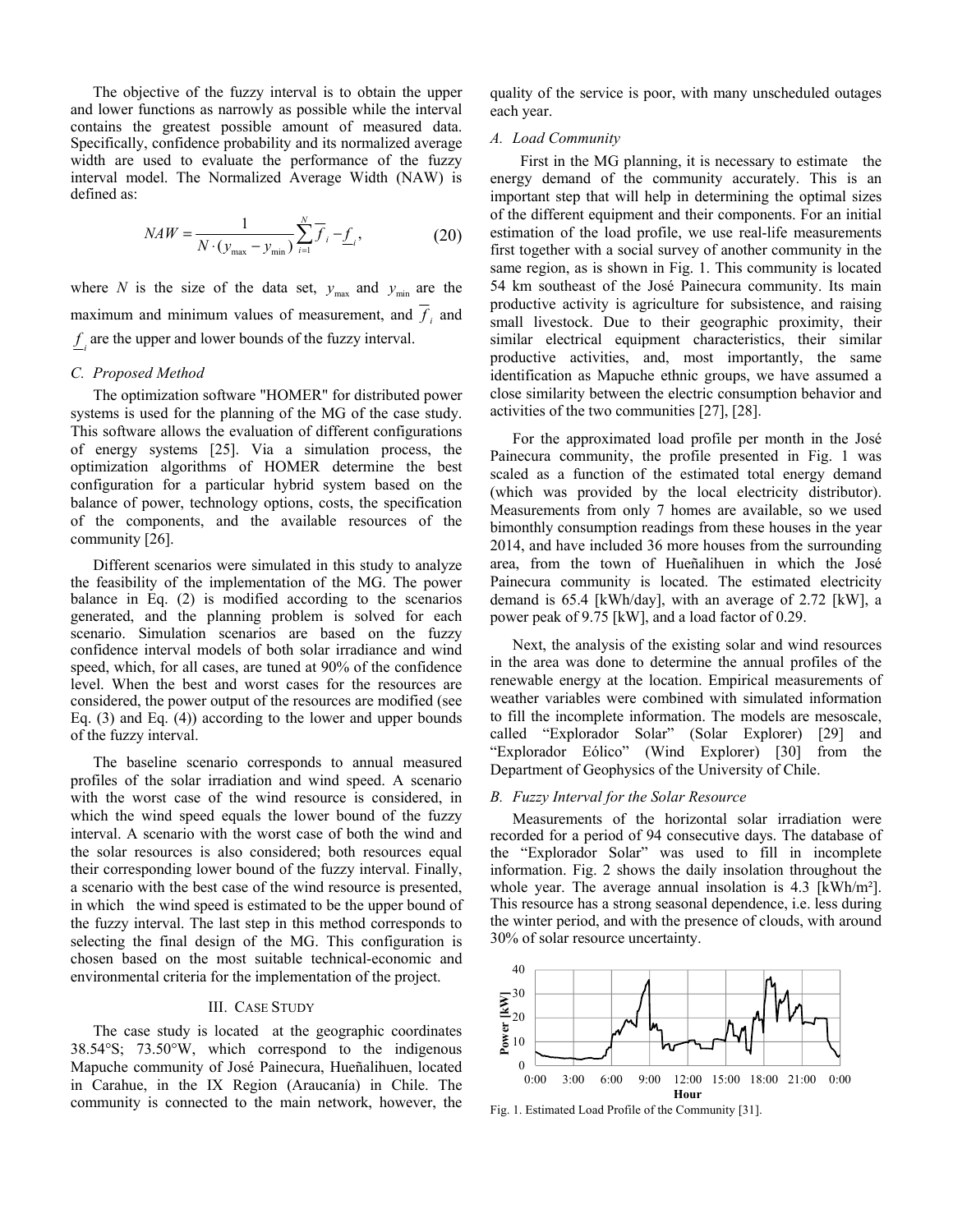

Fig. 2. Average Insolation.

The Global Horizontal Irradiance model was obtained based on the T&S model presented in Section II.B. The annual solar data was divided into 60% for training, 20% for testing, and 20% for validation. In total, 10 regressors and 4 rules were obtained. For the model evaluation, the root-mean-squared errors (RMSE) and the mean-absolute errors (MAE) were used. The RMSE and MAE are 0.0510 [kWh/m²] and 0.0353 [kWh/m<sup>2</sup>] for the training data, 0.0687 [kWh/m<sup>2</sup>] and 0.0429 [kWh/m<sup>2</sup>] for the test data, and  $0.0583$ [kWh/m<sup>2</sup>] and  $0.0416$ [kWh/m<sup>2</sup>] for the validation data set. Subsequently, the covariance method presented in Section II.B was used, to characterize the uncertainty of the solar resource, with a confidence level of 90%. The fuzzy intervals using 120 hours are presented in Fig. 3 as the validation data set. In the validation data set the CP is 86.91% and the normalized average width (NAW) is 14.43%; i.e., less than 15% of the measured data are outside the interval, which is a reasonable representation of the uncertainty for the application.

#### *C. Fuzzy Interval for Wind Resource*

The data of the average wind speed and direction were measured in a weather station at the height of 5 [m]. This data was extrapolated to 15 [m], which is the approximate height of a wind turbine used for small-scale generation. The data include a period of 94 days, and the yearly information was completed using the database of the "Explorador Eólico".

Fig. 4 shows the annual cycle of wind speed. The wind speed is 5 [m/s] on average, with speeds between 2 [m/s] and 6 [m/s] nearly 50% of the time. Over 75% of the time, wind speed reaches above the level of 3 [m/s] that corresponds to the starting speed of a typical wind turbine which allows breaking the inertia of the blades. Furthermore, less than 5% of the time, the wind speed can be over 12 [m/s], which is the threshold for the safe operation of such equipment. The seasonal dependence is strong, with greater wind resources during the winter period, which is also the period with the lowest solar irradiation.



Fig. 3. Measured Solar Global Horizontal Irradiance and the Fuzzy Interval Model.



Fig. 4. Average Wind Speed.

The wind speed model was obtained based on the T&S model presented in Section II.B, and modelled in the same way as the solar resource. A model with 1 regressor and 2 rules was derived. The RMSE and MAE of the estimated wind speed are 1.0432 [m/s] and 0.7005 [m/s] for the training data set, 1.3258 [m/s] and 0.9553 [m/s] for the test data set, and 0.8443 [m/s] and 0.5979 [m/s] for the validation data set. The fuzzy interval for the wind speed is shown in Fig. 5, using 120 hours as the validation data set. In the validation data set, the CP equals 93.66% and the NAW is 24.27%. This means that less than 8% of the measured data is outside the narrowest range that covers the interval model, which is adequate for the application.

## IV. MICROGRID PLANNING FOR THE CASE STUDY

#### *A. Components*

For the assessment technical and economic details of the following components were considered: Amerisolar AS-6P30 of 250 [W] photovoltaics arrays, hereafter named "PV"; wind turbine Osiris 10 of 10 [KW] and Ouyad 4.0-3000 of 3 [KW], hereafter named "A10" and "A3", respectively; bidirectional converter AC/DC Victron Multiplus of 5 [KW], hereafter named "AC/DC"; batteries Luxcel 12V 100AH, hereafter named "Bat"; and a genset Kipor KDE60SS3 of 40 [KW], hereafter named "GS".

Both the high terrain and the surface roughness of the power law were obtained by comparing wind speed to 5 [m] and 15 [m], based on the "Explorador Eólico"; an inflation rate of 3.1% corresponds to the median for September of the last ten years. A discount rate of 10% and evaluation horizon of 20 years was established. The diesel price was estimated at 0.64 [\$/l], based on public information delivered by the National Energy Commission of Chile. The purchase price of energy corresponds to the rate in October that a residential customer usually pays, and the selling price of energy was valued at the node price of the closer energy bar (the transmission system).



Fig. 5. Measured Wind Speed and the Fuzzy Interval Model.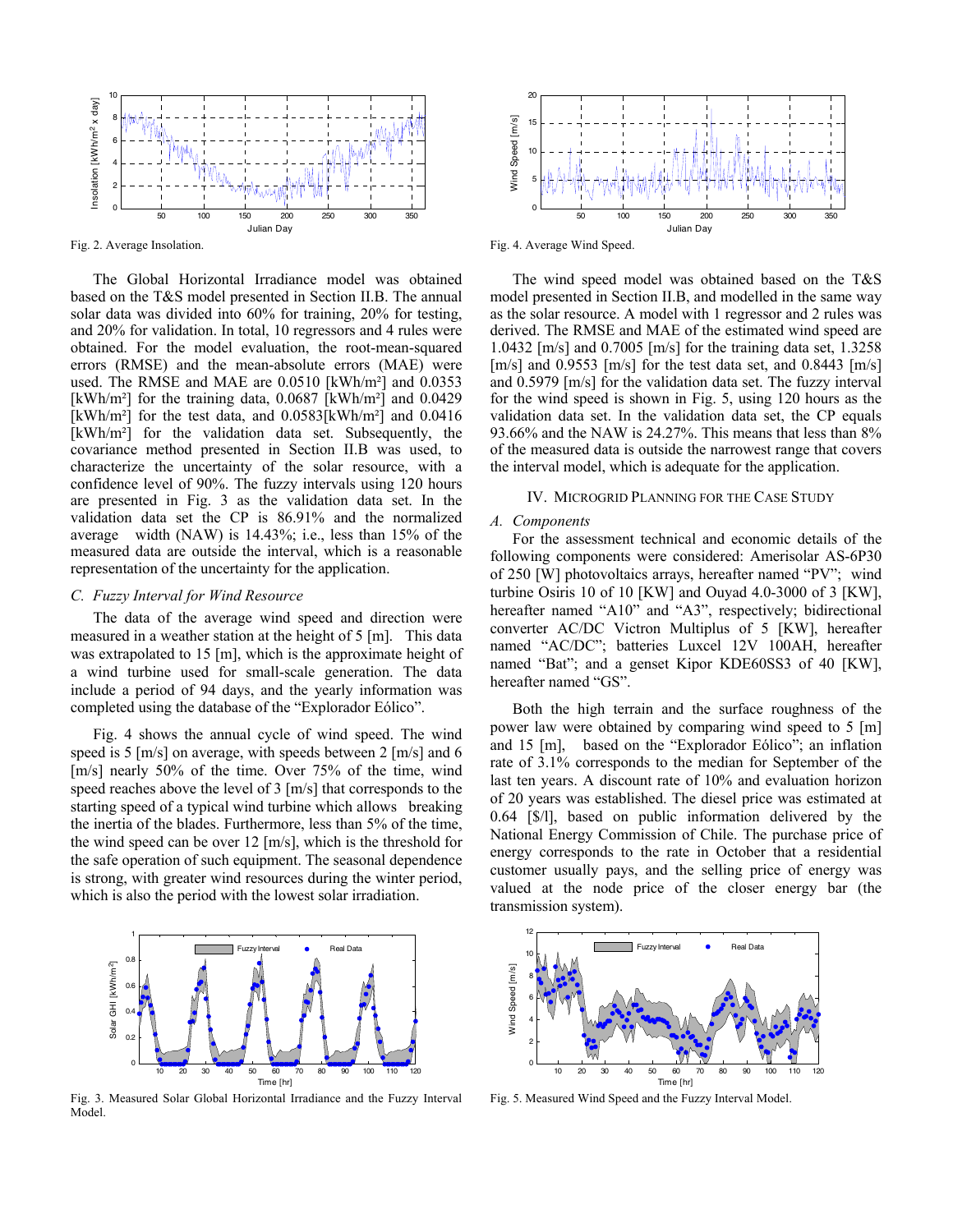Finally, the unscheduled outages are quantified using information that was delivered by a local distributor in 2014. In a total of 43 faults per year, with a time repair average of 9 [hrs], and a variability of 107% were identified.

The investment, operation, and maintenance cost of the technologies to assess are presented in TABLE I. The investment costs include both equipment costs and costs associated with installation and project management. The final cost includes the work of the engineers, technicians, and drafters, among others. In addition, the costs of transport of personnel and RRHH logistics that allow the assembly, installation, and commissioning of the system are included.

Also considered are the equipment transport from the port to the destination, and the local transportation; taxes, mainly Value Added Tax (VAT) corresponding to 19% of the investment; and reserve funds for emerging costs, spare parts, emergences, inconveniences, and natural disasters are also included. For simplicity, it is assumed that the replacement cost is equal to the investment cost.

The wind turbines have strong economies of scale in the costs per kilowatt, which vary significantly based on the power rating. The installation and project management cost are estimated as 18% and 6% of the value of the equipment, respectively, considering the split cost presented for the IEA in [32]. The cost for the spare parts is considered to be 10% of the cost of the equipment and installation; and the contingency cost is estimated as 15% approximately of the total value of the equipment, installation, project management, and transportation [33].

The photovoltaic system has a lower investment cost per kilowatt than the wind turbines. The installation cost is calculated including the lease of a car and the work of an electrician and one helper, valuing the professional hour at 1 UF, a Chilean currency equivalent to 37 [\$/hr]. The transport of the equipment per kilogram is estimated to be 75% of the price of moving the turbines, due to the modularity of the photovoltaic array [33].

TABLE I. ESTIMATED INSTALLATION, OPERATION, AND MAINTENANCE COSTS.

| Capital<br><b>Expense</b> | A10          | Α3           | PV           | <b>Bat</b>    | AC/DC        | GE           |
|---------------------------|--------------|--------------|--------------|---------------|--------------|--------------|
|                           | \$/kW        | \$/kW        | \$/kW        | \$/kWh        | \$/kW        | \$/kW        |
| Equipment                 | 5169         | 9973         | 1248         | 156           | 539          | 242          |
| Installation              | 734          | 1795         | 1364         | 36            | $\Omega$     | 34           |
| Project<br>Management     | 245          | 598          | 75           | 0             | $\Omega$     | 15           |
| Transport                 | 3009         | 1839         | 1966         | 777           | 201          | 11           |
| Spare parts               | 590          | 1177         | 261          | 19            | 54           | 28           |
| Contingency               | 1373         | 2131         | 698          | 145           | 111          | 45           |
| Tax                       | 2113         | 3328         | 1066         | 215           | 172          | 71           |
| Total                     | 13233        | 20841        | 6679         | 1349          | 1076         | 445          |
|                           | \$/kW<br>/yr | \$/kW<br>/yr | \$/kW<br>/yr | \$/kWh<br>/yr | \$/kW<br>/yr | \$/kW<br>/yr |
| O&M Cost                  | 198          | 313          | 12           | 0             | 5            | 85a          |

The costs of project management, spare parts, and contingency are estimated in a way similar to that of the installation of the wind turbines. The costs for the genset, battery bank, and bidirectional converter are similarly estimated, except that the latter does not include costs of project management, because those may be included in the installation of the photovoltaic system and/or wind turbine.

Finally, fixed costs of the project are considered. They include construction of a house of 20 [m] to protect the genset from climate conditions, and a stand of 16 [m] to protect the bank of batteries, with costs of \$12,133 and \$10,703, respectively. It is expected to have subsidized financing from public funds of \$145,600, which has been included in the economic estimate.

For PV cost analysis, the cost of the charger controller and the aluminium structure is included; the O&M cost is low and corresponds to an annual investment of 1% which includes the PV cleaning, and the degradation of structural elements, among others [34]. The same consideration is also given to the converter as a part of the photovoltaic system. The wind turbine investment cost includes the generator, blades, tower, controller, and inverter protections, and the maintenance costs correspond to 2% of the annual cost of the investment [35]. The diesel requires maintenance every 250 hours of operation. The lead-acid batteries are sealed and are maintenance free.

Note that the investment, operation, and maintenance costs are estimated values which might be underestimated in regard to the effective cost of the proposed microgrid to be installed because other expenses are not analysed in this work. However, from the results presented, the microgrid sizing is obtained under these assumptions.

## *B. Results*

Using the technical and economic data described in Section IV.A, several topologies of PV/wind/diesel/battery with different capacities and under different scenarios obtained from the fuzzy intervals presented in Section II.B are simulated in HOMER. The HOMER software determines the optimal configuration within the feasible solutions according to the objective function and constraints presented in Section II.A. The selection criteria of the system configuration of the microgrid correspond to the maximization of the energy generated by renewable resources, without higher cost than the current rate. The results are presented in TABLE II.

According to the results, the main difference in the design of microgrids is the sizing of the wind turbines. Also, due to the high cost of this equipment, installing a wind turbine with lower capacity can be considered if the wind resource conditions are less favorable (worst case) than those estimated in the base case. Similarly, if the wind conditions are underestimated in the base case, an additional wind turbine installation will be required (WT 3 [kW]).

On the other hand, according to the results obtained in Section III, the fuzzy interval width of the solar resource is 10% narrower than the wind resource width, which indicates less uncertainty associated with the solar resource, as we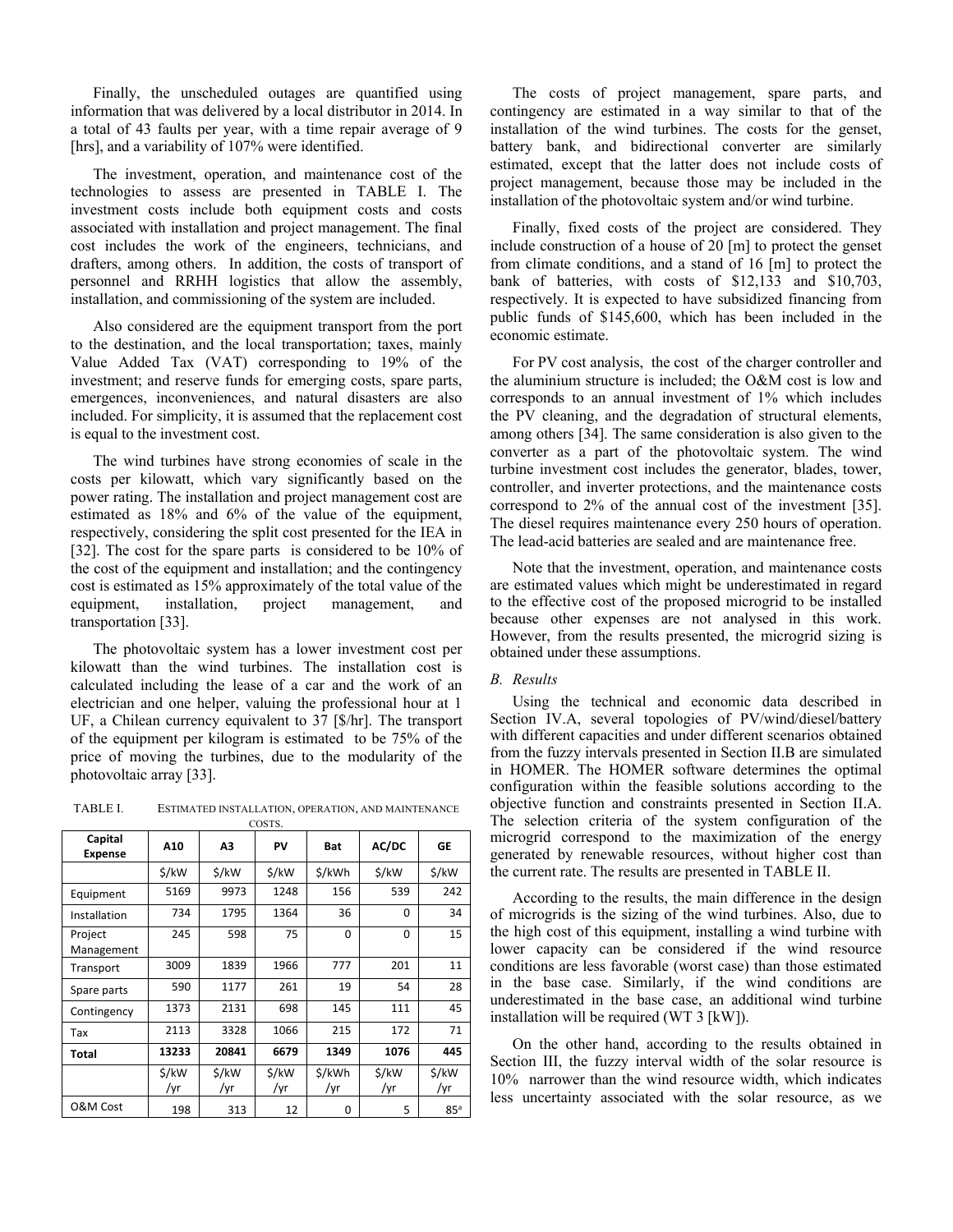expected, and therefore the pattern of solar irradiation is more predictable. Because of this, the same PV array 3 [kW] is considered for both scenarios (the Best and Worst cases). Additionally, increased wind turbine generation (Best Case) could be considered for the most favorable scenarios for available renewable resources with, consequently, a lower use of a diesel generator. Due to the particular conditions of the location we studied, where the wind resource is stronger but with high uncertainty, the design of the microgrid will depend heavily on the conditions of this resource.

Using a conservative approach, a less risky approach for the investment is considered; that is the microgrid design obtained for the worst case (lesser wind and solar resources) is evaluated. In this scenario, an annual energy of 3315 [kWh/year] is produced with an A3 wind turbine, corresponding to 13.17% of the total energy, a PV contribution of 12.51% (3148 [kWh/year]); a 9.35% contribution of diesel generation (2352 [kWh/year]), and a 64.97% main grid contribution (16349 [kWh /year]).

Fig. 6 presents a summary of the net present cost of the designed microgrid using the worst case for wind and solar generation. Fig. 7 shows the monthly contribution of each power generating unit. 64% and 21% of the investment are the costs of wind turbine A3 and PV, respectively. According to a scenario analysis, at least 24% of the energy at the operation cost of the microgrid system (considering replacement, maintenance, and fuel costs) corresponds to 16% of the total cost.

The greatest contribution of wind turbine A3, close to 1 [kW], occurs in the winter. On the other hand, PV presents contributions of around 0.5 [kW] in the summer season. Finally, the diesel generator, besides supplying the load under failures of mains, constitutes approximately 20% of the required power in the autumn, when the availability of solar and wind resources is reduced. Note that the net present cost of the selected topology is \$ 186,374 which could be financed in part by public funds and permits at least an estimated 24% annual renewable generation.

#### V. CONCLUSIONS

Various scenarios for planning a microgrid connected to the main grid in the rural Mapuche community of José Painecura were analyzed in this work. The scenarios were generated using fuzzy interval models for the solar and wind renewable resources.

The fuzzy interval models allowed characterizing the renewable resources with a band that contains the measurement values at a certain confidence level. According to the resulting fuzzy intervals, the wind resource presented a higher uncertainty than the solar resource. The different scenarios of renewable resources were also defined from the fuzzy intervals and used for the planning stage.

|                                   | Unit     | Base<br>Case | Worst<br>Case<br>Wind<br>Speed | Worst<br>Case<br>Wind<br>Speed &<br>Solar<br><b>GHI</b> | <b>Best</b><br>Case<br>Wind<br>Speed |  |  |  |  |
|-----------------------------------|----------|--------------|--------------------------------|---------------------------------------------------------|--------------------------------------|--|--|--|--|
| Configuration                     |          |              |                                |                                                         |                                      |  |  |  |  |
| A10                               | [unit]   | $\mathbf{1}$ | 0                              | $\Omega$                                                | $\mathbf{1}$                         |  |  |  |  |
| A <sub>3</sub>                    | [unit]   | $\Omega$     | $\mathbf{1}$                   | $\mathbf{1}$                                            | $\mathbf{1}$                         |  |  |  |  |
| PV                                | [kW]     | 3.00         | 3.00                           | 3.00                                                    | 3.00                                 |  |  |  |  |
| Bat                               | [unit]   | 5            | 5                              | 5                                                       | 5                                    |  |  |  |  |
| AC/DC                             | [kW]     | 3.00         | 3.00                           | 3.00                                                    | 3.00                                 |  |  |  |  |
| GS                                | [kW]     | 10.00        | 10.00                          | 10.00                                                   | 10.00                                |  |  |  |  |
| Operation                         |          |              |                                |                                                         |                                      |  |  |  |  |
| Renewable<br>fraction             | [%]      | 69           | 27                             | 24                                                      | 90                                   |  |  |  |  |
| Hours of Diesel<br>Gen. operation | [hr/yr]  | 300          | 482                            | 509                                                     | 176                                  |  |  |  |  |
| Fuel used by<br>Genset. GS        | [l/year] | 427          | 762                            | 810                                                     | 236                                  |  |  |  |  |

Based on the scenarios generated, and considering technical-economic-environmental criteria, the appropriate microgrid topologies for implementation can be defined for a decision maker. An appropriate topology for a microgrid is obtained from the resulting planning using the worst case scenario of both diminished wind and solar resources. Also, compared to the other scenarios, the microgrid topology is very similar, but the investment risk is minimized under this worst case scenario.

 For further research, we consider that a multiobjective optimization approach can be used to extend the analysis, including environmental and social impact in the objective function.



Fig. 6. Cost of the Designed Microgrid under the Worst Case (of wind and solar resources).